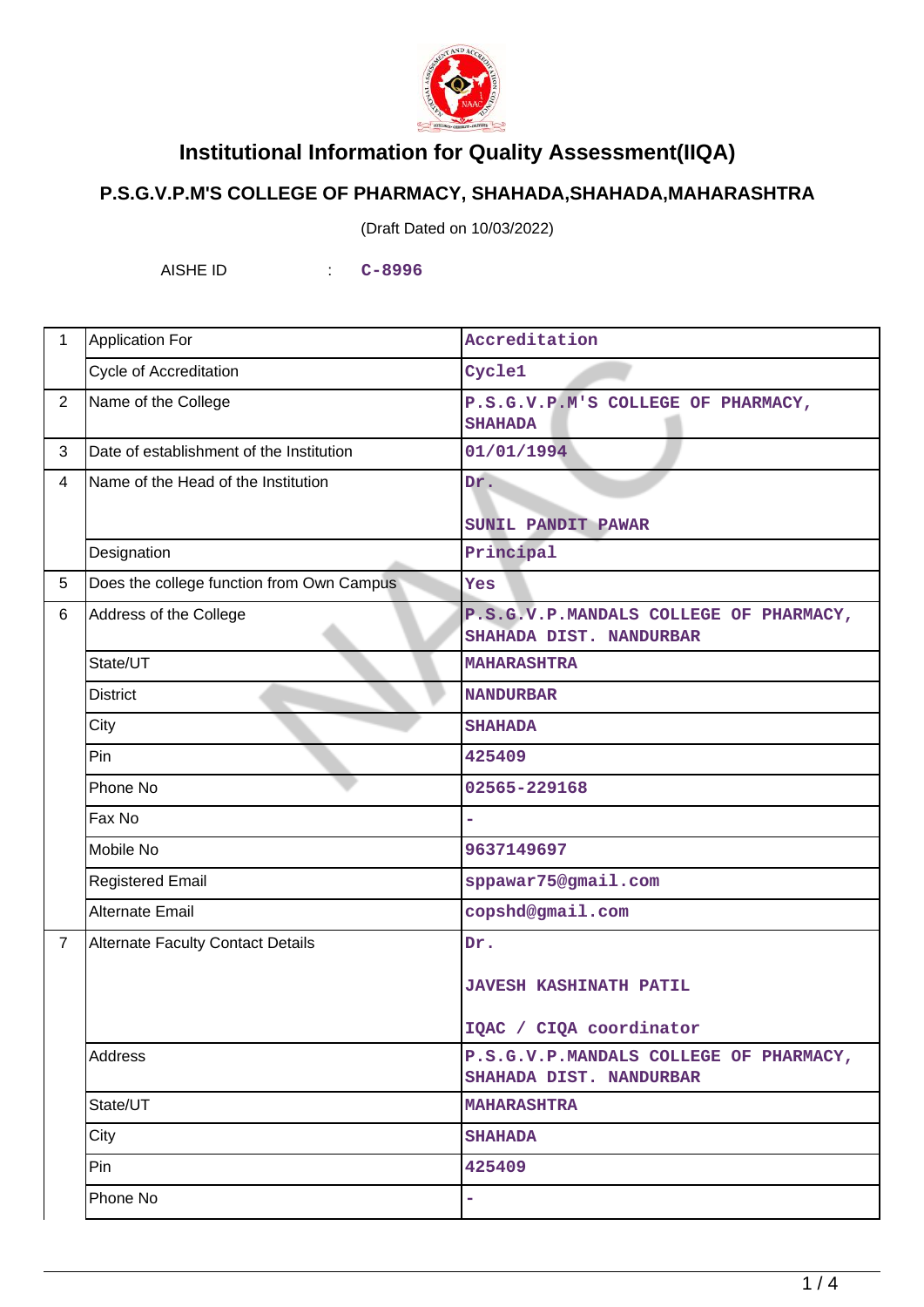|    | Fax No                                                                                                                                                                                                                 |                                                                                                                                                                                                                                                                               |                            |                                           |                                                          |  |  |
|----|------------------------------------------------------------------------------------------------------------------------------------------------------------------------------------------------------------------------|-------------------------------------------------------------------------------------------------------------------------------------------------------------------------------------------------------------------------------------------------------------------------------|----------------------------|-------------------------------------------|----------------------------------------------------------|--|--|
|    | Mobile No                                                                                                                                                                                                              |                                                                                                                                                                                                                                                                               | 9923441004                 |                                           |                                                          |  |  |
|    | Email                                                                                                                                                                                                                  |                                                                                                                                                                                                                                                                               | javesh4u@gmail.com         |                                           |                                                          |  |  |
|    | <b>Alternate Email</b>                                                                                                                                                                                                 |                                                                                                                                                                                                                                                                               |                            |                                           | patil_javesh@rediffmail.com                              |  |  |
| 8  | Website                                                                                                                                                                                                                |                                                                                                                                                                                                                                                                               |                            | <u>www.psgvppharmacy.ac.in</u>            |                                                          |  |  |
| 9  | Has the Institution completed 6 years of existence /<br>Years of graduation of last two batches                                                                                                                        |                                                                                                                                                                                                                                                                               |                            | Yes<br>Year1- 2020 Year2- 2021            |                                                          |  |  |
| 10 | Nature of the college                                                                                                                                                                                                  |                                                                                                                                                                                                                                                                               | Private and Self Financing |                                           |                                                          |  |  |
| 11 | <b>College Affiliation</b>                                                                                                                                                                                             |                                                                                                                                                                                                                                                                               | Affiliated                 |                                           |                                                          |  |  |
| 12 | Name of the affiliating University(ies) and the state(s) in which the University(ies) is located                                                                                                                       |                                                                                                                                                                                                                                                                               |                            |                                           |                                                          |  |  |
|    | <b>State</b>                                                                                                                                                                                                           | <b>University Name</b>                                                                                                                                                                                                                                                        |                            | <b>Documents</b>                          |                                                          |  |  |
|    | Kavayitri Bahinabai<br>Maharashtra<br>Chaudhari North Maharashtra<br>University                                                                                                                                        |                                                                                                                                                                                                                                                                               | View Document              |                                           |                                                          |  |  |
| 13 | Is the Institution recognized under section 2(f) of the<br><b>UGC Act?</b>                                                                                                                                             |                                                                                                                                                                                                                                                                               |                            | Yes<br>05/04/2016<br><b>View Document</b> |                                                          |  |  |
| 14 | Is the Institution recognized under section 12B of the $\sqrt{\ }$ No<br><b>UGC Act?</b><br>If yes, date of recognition by UGC under section<br>12B along with latest Plan General Development<br>Grant release letter |                                                                                                                                                                                                                                                                               |                            |                                           |                                                          |  |  |
| 15 | Is the institution recognised as an Autonomous<br>College by the UGC?                                                                                                                                                  |                                                                                                                                                                                                                                                                               | <b>No</b>                  |                                           |                                                          |  |  |
| 16 | Is the institution recognised as a 'College with<br>Potential for Excellence (CPE)' by the UGC?                                                                                                                        |                                                                                                                                                                                                                                                                               | <b>No</b>                  |                                           |                                                          |  |  |
| 17 | Is the institution recognised as a 'College of<br>Excellence' by the UGC?                                                                                                                                              |                                                                                                                                                                                                                                                                               | <b>No</b>                  |                                           |                                                          |  |  |
| 18 | Is the College offering any programmes recognised<br>by any Statutory Regulatory Authority (SRA)                                                                                                                       |                                                                                                                                                                                                                                                                               | Yes                        |                                           |                                                          |  |  |
|    | <b>Statutory Regulatory Authorities</b>                                                                                                                                                                                |                                                                                                                                                                                                                                                                               |                            | SRA program<br><b>AICTE</b><br>PCI        | Document<br><b>View Document</b><br><b>View Document</b> |  |  |
| 19 |                                                                                                                                                                                                                        | If the institution is not affiliated to a university and is<br>offering programmes recognized by any Statutory<br>Regulatory Authorities (SRA), are the programmes<br>recognized by Association of Indian Universities(AIU)<br>or other appropriate Government authorities as |                            | Not Applicable                            |                                                          |  |  |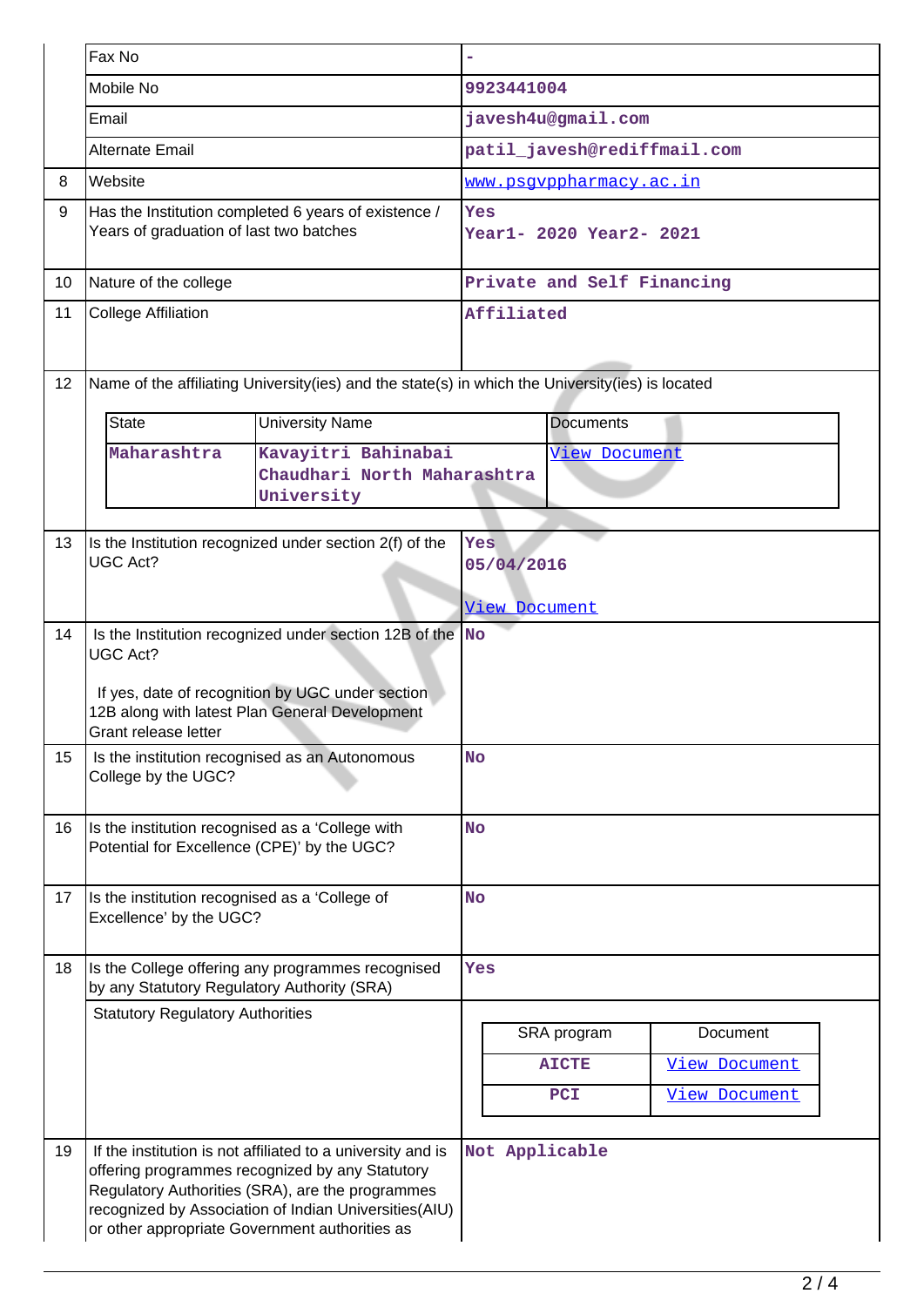|                                                                                                                                              | equivalent to UG / PG Programmes of a University                                    |                                                |                        |                        |                |                           |  |  |                |  |  |  |
|----------------------------------------------------------------------------------------------------------------------------------------------|-------------------------------------------------------------------------------------|------------------------------------------------|------------------------|------------------------|----------------|---------------------------|--|--|----------------|--|--|--|
| Number of programmes offered                                                                                                                 |                                                                                     |                                                |                        |                        |                |                           |  |  |                |  |  |  |
| Programmes                                                                                                                                   |                                                                                     | Number                                         |                        |                        |                |                           |  |  |                |  |  |  |
| <b>UG</b>                                                                                                                                    |                                                                                     | 1                                              |                        |                        |                |                           |  |  |                |  |  |  |
| $\overline{PG}$                                                                                                                              |                                                                                     | $\overline{2}$                                 |                        |                        |                |                           |  |  |                |  |  |  |
| Post Master's (DM, Ayurveda                                                                                                                  |                                                                                     | $\overline{0}$                                 |                        |                        |                |                           |  |  |                |  |  |  |
| Vachaspathi, M.Ch)                                                                                                                           |                                                                                     |                                                |                        |                        |                |                           |  |  |                |  |  |  |
| Pre Doctoral (M.Phil)                                                                                                                        |                                                                                     |                                                | $\overline{0}$         |                        |                |                           |  |  |                |  |  |  |
| Doctoral (Ph.D)<br>Post Doctoral (D.Sc, D.Litt,<br>LLD)<br>PG Diploma recognised by statutory 0<br>authority including university<br>Diploma |                                                                                     | $\overline{1}$<br>$\mathbf{0}$<br>$\mathbf{1}$ |                        |                        |                |                           |  |  |                |  |  |  |
|                                                                                                                                              |                                                                                     |                                                |                        |                        |                | Certificate / Awareness   |  |  | $\overline{2}$ |  |  |  |
|                                                                                                                                              |                                                                                     |                                                |                        |                        |                |                           |  |  |                |  |  |  |
|                                                                                                                                              |                                                                                     |                                                |                        |                        |                | Programme Details         |  |  |                |  |  |  |
|                                                                                                                                              |                                                                                     |                                                |                        |                        |                |                           |  |  |                |  |  |  |
| Program                                                                                                                                      | Department                                                                          |                                                | University Affiliation | <b>SRA Recognition</b> |                | <b>Affiliation Status</b> |  |  |                |  |  |  |
| <b>BPharm</b> (Pharma                                                                                                                        | Pharmacy                                                                            | Kavayitri                                      |                        | PCI                    |                | Permanent                 |  |  |                |  |  |  |
| cy)                                                                                                                                          |                                                                                     | Bahinabai                                      |                        |                        |                |                           |  |  |                |  |  |  |
|                                                                                                                                              |                                                                                     | Chaudhari                                      |                        |                        |                |                           |  |  |                |  |  |  |
|                                                                                                                                              |                                                                                     | North                                          |                        |                        |                |                           |  |  |                |  |  |  |
|                                                                                                                                              |                                                                                     |                                                | Maharashtra            |                        |                |                           |  |  |                |  |  |  |
|                                                                                                                                              |                                                                                     | University                                     |                        |                        |                |                           |  |  |                |  |  |  |
| <b>MPharm(Pharma</b>                                                                                                                         | Pharmacy                                                                            |                                                | Kavayitri              |                        |                | Temporary                 |  |  |                |  |  |  |
| ceutics)                                                                                                                                     |                                                                                     | Bahinabai                                      |                        |                        |                |                           |  |  |                |  |  |  |
|                                                                                                                                              |                                                                                     | Chaudhari                                      |                        |                        |                |                           |  |  |                |  |  |  |
|                                                                                                                                              |                                                                                     | North                                          |                        |                        |                |                           |  |  |                |  |  |  |
|                                                                                                                                              |                                                                                     |                                                | Maharashtra            |                        |                |                           |  |  |                |  |  |  |
|                                                                                                                                              |                                                                                     |                                                | University             |                        |                |                           |  |  |                |  |  |  |
| <b>MPharm(Pharma</b>                                                                                                                         | Pharmacy                                                                            | Kavayitri                                      |                        | PCI                    |                | Temporary                 |  |  |                |  |  |  |
| ceutical                                                                                                                                     |                                                                                     | Bahinabai                                      |                        |                        |                |                           |  |  |                |  |  |  |
| Quality                                                                                                                                      |                                                                                     | Chaudhari                                      |                        |                        |                |                           |  |  |                |  |  |  |
| Assurance)                                                                                                                                   |                                                                                     | North                                          |                        |                        |                |                           |  |  |                |  |  |  |
|                                                                                                                                              |                                                                                     |                                                | Maharashtra            |                        |                |                           |  |  |                |  |  |  |
|                                                                                                                                              |                                                                                     | University                                     |                        |                        |                |                           |  |  |                |  |  |  |
| PhD or DPhil(                                                                                                                                | Pharmacy                                                                            | Kavayitri                                      |                        | PCI                    |                | Temporary                 |  |  |                |  |  |  |
| Pharmaceutica                                                                                                                                |                                                                                     |                                                | Bahinabai              |                        |                |                           |  |  |                |  |  |  |
| 1 Sciences)                                                                                                                                  |                                                                                     | Chaudhari                                      |                        |                        |                |                           |  |  |                |  |  |  |
|                                                                                                                                              |                                                                                     | North                                          |                        |                        |                |                           |  |  |                |  |  |  |
|                                                                                                                                              |                                                                                     |                                                | Maharashtra            |                        |                |                           |  |  |                |  |  |  |
|                                                                                                                                              |                                                                                     | University                                     |                        |                        |                |                           |  |  |                |  |  |  |
|                                                                                                                                              |                                                                                     |                                                |                        |                        |                |                           |  |  |                |  |  |  |
| <b>View Document</b>                                                                                                                         |                                                                                     |                                                |                        |                        |                |                           |  |  |                |  |  |  |
|                                                                                                                                              | Number of Teaching Staff by employment status (permanent / temporary) and by gender |                                                |                        |                        |                |                           |  |  |                |  |  |  |
| Male                                                                                                                                         | Female                                                                              |                                                | Transgender            |                        | Total          |                           |  |  |                |  |  |  |
| 20                                                                                                                                           | $7\phantom{.}7$                                                                     |                                                | $\mathbf 0$            |                        | 27             |                           |  |  |                |  |  |  |
| 1                                                                                                                                            | $\overline{2}$                                                                      |                                                |                        |                        | $\overline{3}$ |                           |  |  |                |  |  |  |
|                                                                                                                                              |                                                                                     |                                                | $\mathbf 0$            |                        |                |                           |  |  |                |  |  |  |
|                                                                                                                                              |                                                                                     |                                                |                        |                        |                |                           |  |  |                |  |  |  |